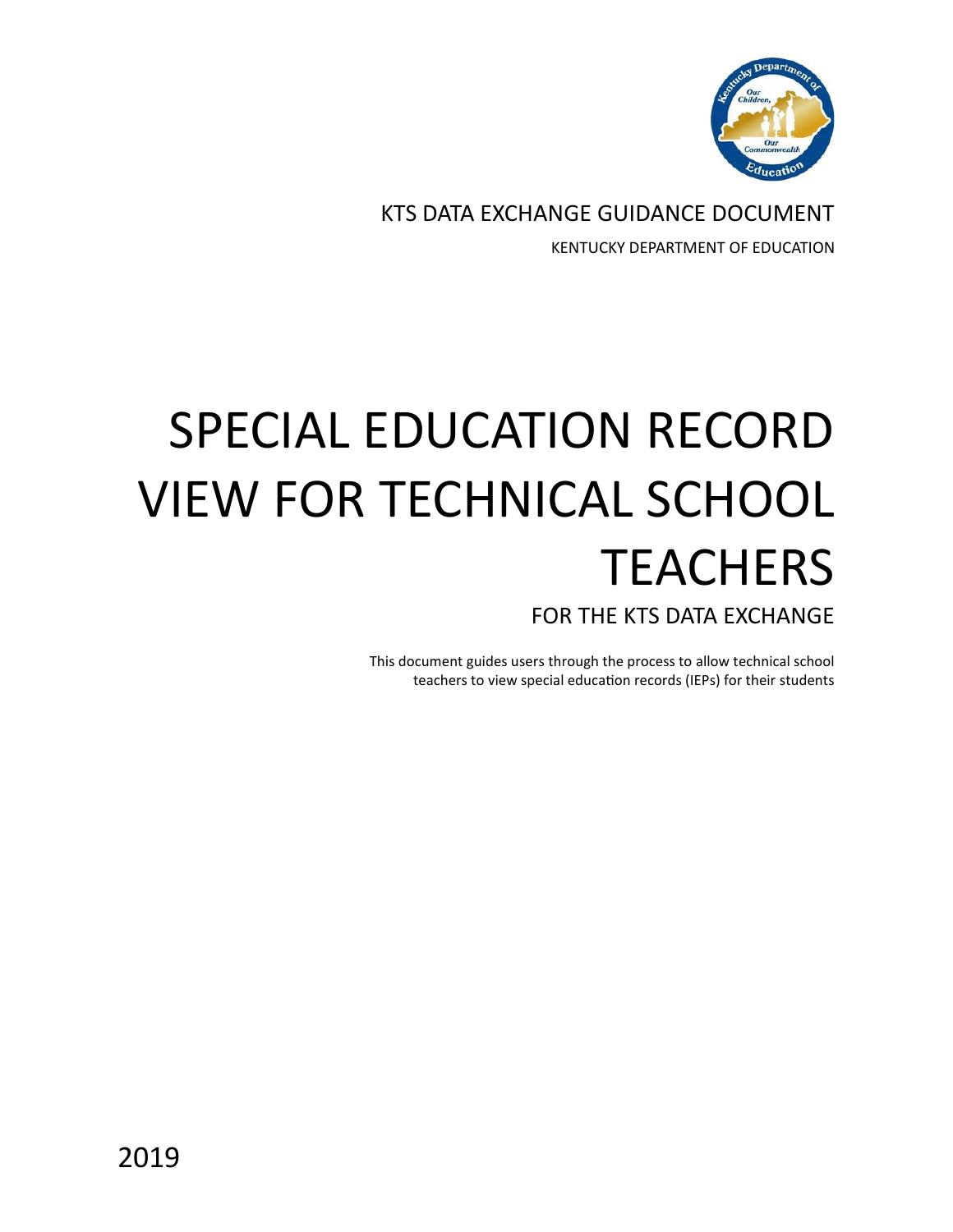## ➢ SPECIAL EDUCATION RECORD VIEW FOR CTE TEACHERS

CTE teachers must be added as a Team Member to a student's special education record to enable them view of a student special education record. These instructions will walk a technical school principal through the steps to retrieve a list of special education students, and how to add the technical school teachers as Team Members to the special education records, which will enable view of the student's Individualized Education Program (IEP).

## **1. Retrieve Active Special Education List**

a. Select the Special Ed module

- Index Search Help **Tanya Fluke** ▼ Student Information General ▶ Counseling Academic Planning ▶ Program Participation ▶ Health Medicaid  $\triangleright$  ILPA  $\triangleright$  PLP Response to Intervention ▼ Special Ed General Caseload ▶ Blank Forms
	- b. Select Search > Student > Advanced Search

| Index                  | <b>Search</b> | Help |  |
|------------------------|---------------|------|--|
| Student                |               |      |  |
| <b>Search Student</b>  | Go            |      |  |
| <b>Advanced Search</b> |               |      |  |

c. Upon selection of the Advanced Search tool, the Campus Search box will appear in the main work area of Infinite Campus. Select A:Active from the Status dropdown. The Effective Date should be *on or after the first day of school*. Click Search.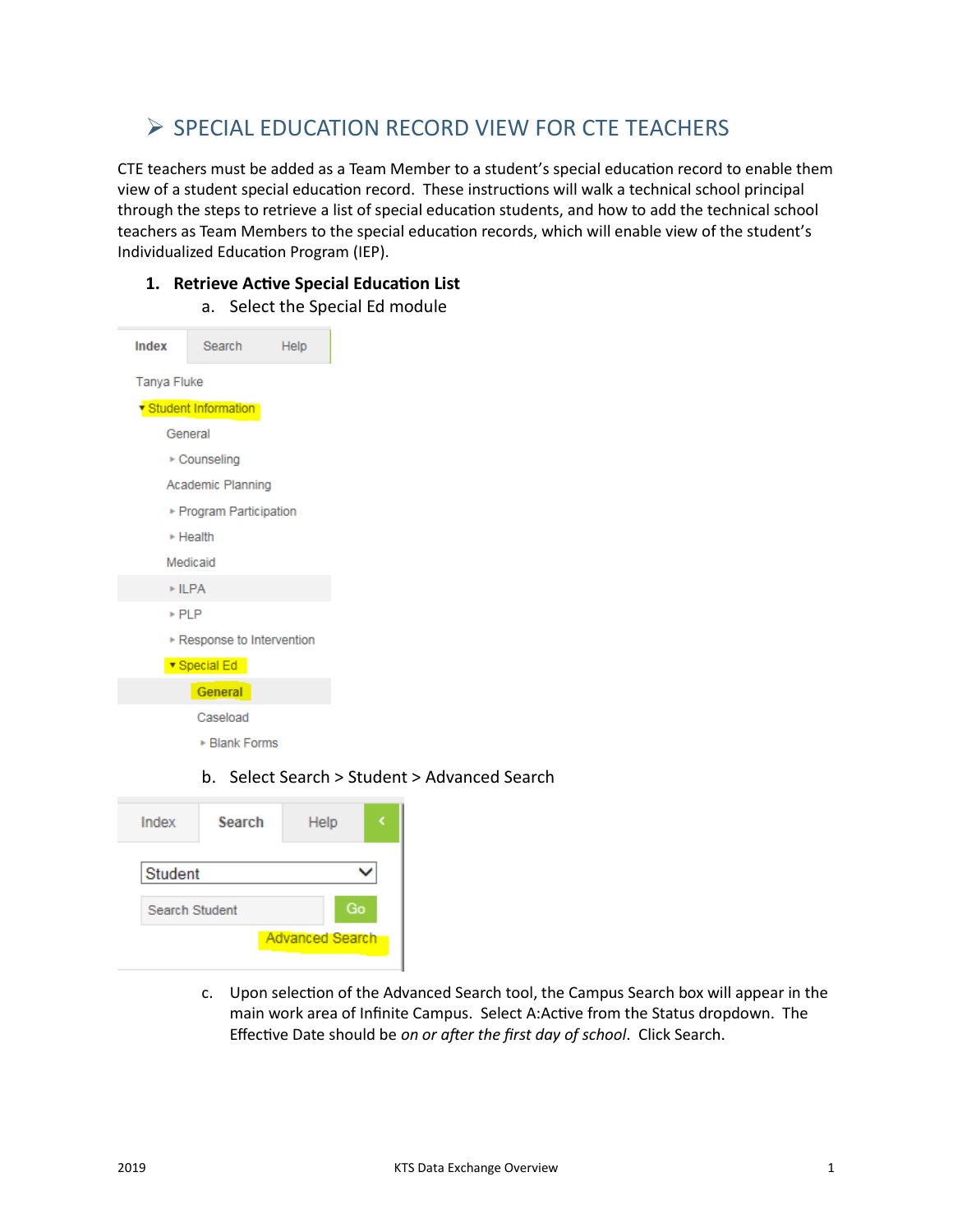| <b>Campus Search</b>                                                                                                                                                                                    |              |
|---------------------------------------------------------------------------------------------------------------------------------------------------------------------------------------------------------|--------------|
| Search for a record being tracked in Campus by using search fields or by selecting a<br>current (Example: A student filter cannot be applied to a Census Person Search).<br>You may search school-wide. |              |
| <b>Student Search</b>                                                                                                                                                                                   |              |
| <b>Last Name</b>                                                                                                                                                                                        |              |
| <b>First Name</b>                                                                                                                                                                                       |              |
| Student Number                                                                                                                                                                                          |              |
| <b>SSN</b>                                                                                                                                                                                              |              |
| Grade<br>$\check{ }$                                                                                                                                                                                    |              |
| <b>Birth Date</b>                                                                                                                                                                                       |              |
| Gender<br>◡                                                                                                                                                                                             |              |
| StateID                                                                                                                                                                                                 |              |
| Person ID                                                                                                                                                                                               |              |
| Locker Number                                                                                                                                                                                           |              |
| <b>Special Ed</b>                                                                                                                                                                                       |              |
| <b>Status</b><br>A: Active                                                                                                                                                                              | $\checkmark$ |
| Setting                                                                                                                                                                                                 |              |
| <b>Disability</b>                                                                                                                                                                                       | $\checkmark$ |
| Counselor                                                                                                                                                                                               |              |
| Students that you are Counseling                                                                                                                                                                        |              |
| 08/11/2015<br>Effective Date:                                                                                                                                                                           |              |
| Search                                                                                                                                                                                                  |              |
|                                                                                                                                                                                                         |              |

A list of active special education students will populate in the Search Results area, on the left side of the screen. Begin the process of Fetch Classroom Teachers by selecting the first student in the Search Results area.

## **2. Fetch Classroom Teachers**

The Fetch Classroom Teachers option adds all of the student's teachers to their team. This option adds each Primary Teacher assigned to a course section in which the student is scheduled to view the student's education plan.

> a. Select the first student in the Search Results area to view the student education module, and then select the Team Member tab.

| <b>Student, Andrew T</b><br>Grade: 11<br>DOB: 03/24/1997 Gender: M<br>#678912345              |                                   |                            |             |                       |  |  |
|-----------------------------------------------------------------------------------------------|-----------------------------------|----------------------------|-------------|-----------------------|--|--|
| <b>Summary</b>                                                                                | <b>Team Members</b>               | Documents                  | Contact Log |                       |  |  |
| Person Summary Report                                                                         | œ                                 | <b>Print Mailing Label</b> |             | <b>Print Envelope</b> |  |  |
| <b>Person Information</b><br>PersonID<br>16671<br>Name<br>Student,<br>Andrew Thomas<br>Gender | Nickname<br><b>Race Ethnicity</b> |                            |             |                       |  |  |
| М                                                                                             | State Race/Ethnicity:             | WH:White, not<br>Hispanic  |             | No Ima                |  |  |
|                                                                                               | <b>Federal Designation:</b>       | 6:White                    |             |                       |  |  |
|                                                                                               | $Race(s)$ :                       | White                      |             |                       |  |  |
|                                                                                               | Hispanic/Latino:                  | N : No                     |             |                       |  |  |
|                                                                                               | Race/Ethnicity<br>Determination:  | 01:Parent<br>Identified    |             |                       |  |  |
| Birth Date (Age: 17)<br>03/24/1997<br>Student Number<br>678912345<br>Person GUID              | State ID<br>118338                |                            |             |                       |  |  |